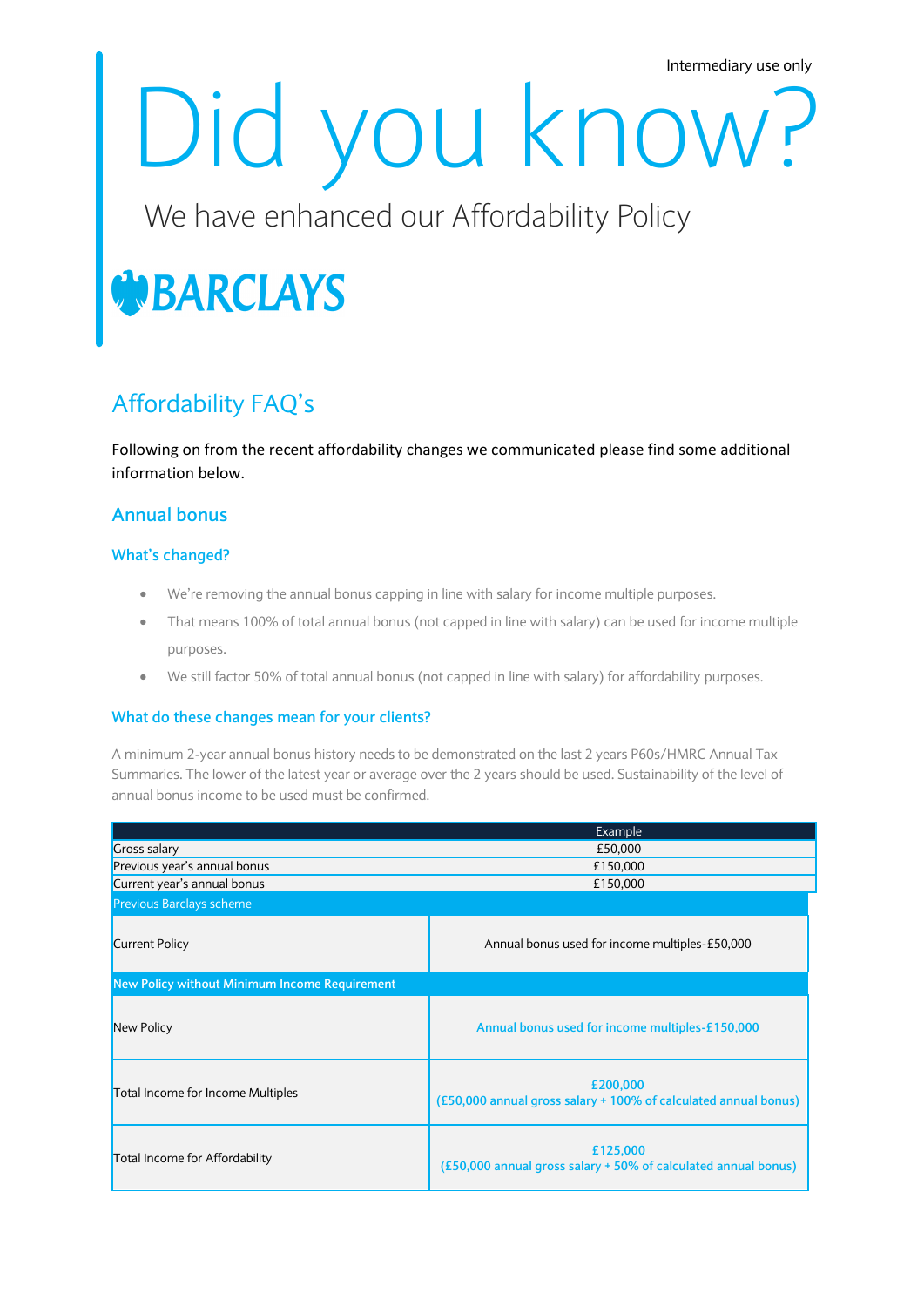Example: Customers who have a bigger annual bonus than their gross annual salary will benefit from our removal of the annual bonus capping for income multiples. In this example, the customer has a further £100,000 worth of income for income multiple purposes.

#### **Will the new policy impact pipeline cases?**

All cases submitted from today, Thursday, 28th June, will be subject to the new criteria as above, even if they were created on MAX prior to this date.

#### **Will the new policy impact the annual bonus affordability policies?**

No – We will still factor in 50% of annual bonus for affordability purposes, NOT capped in line with salary.

#### **Pension**

#### **What's changed?**

You no longer need to advise us of any pension contributions that your clients are making. We will automatically account for a base level of pension contributions in our calculation, so you don't need to include pensions when inputting the application into MAX

#### **What happens if a customer elected to pay a nil pension contribution to address any potential taxation triggered when pension savings exceed the lifetime allowance (currently £1m)?**

You should complete the application as per normal. If the application declines due to affordability and the customer has elected to contribute less than the automatic enrolment amount (this will need to be evidenced) to avoid any potential taxation, please refer the case to the Lending Support helpline (0333 2027590) who will be able to assist in reviewing the case and potentially unlocking for submission if appropriate.

#### **Does the deduction apply to employed and self-employed?**

The deduction will be applied for both customer sets to allow for pension savings (where they have an income). The cost of the pension has been factored in and will be deducted accordingly.

#### **Child Benefit**

#### **What's changed?**

We will no longer take in to account child benefits income in cases where either applicant(s) earn £50,000 or more, and/or where the children are thirteen or older. This is to align to tax rules and ensure that any income considered in affordability is sustainable.

#### **If the customer earns over £50,000 should I include any of their Child Benefit?**

If either customer earns over £50,000 then no Child Benefit should be included in MAX. This is due to the taxation rules which apply to customer at this level.

#### **What figure should I enter into MAX where the customer has children over 13 and under 13 and earns under £50,000?**

In the event a customer has a child over 13 and a child under 13 you should enter the amount for just the child under the age threshold. For example (Please note numbers are for illustrative purposes):